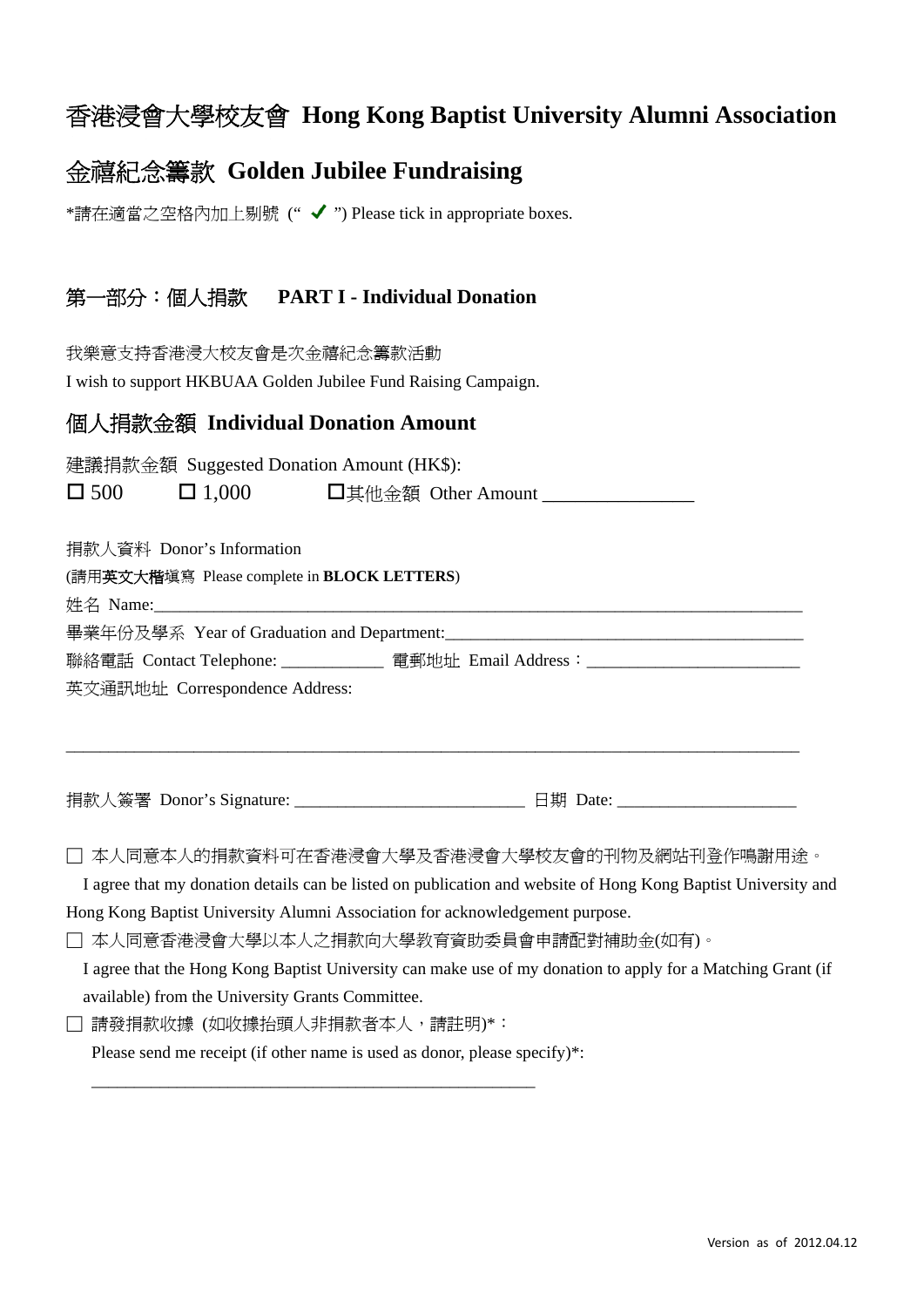# 第二部分:「**1+5**」捐款 **PART II: "1+5" Donation**

請呼籲5位捐款者支持是次籌款活動,並填妥以下表格:

Please ask 5 donors to support this fundraising campaign, and complete the table below:

| 其他捐款者姓名                            |               |               |               |               |               |
|------------------------------------|---------------|---------------|---------------|---------------|---------------|
| Other Donor's Name                 |               |               |               |               |               |
| 畢業年份及學系(如適                         |               |               |               |               |               |
| 用)                                 |               |               |               |               |               |
| Year of Graduation                 |               |               |               |               |               |
| and Department                     |               |               |               |               |               |
| (If applicable)                    |               |               |               |               |               |
| 電郵地址                               |               |               |               |               |               |
| Email address                      |               |               |               |               |               |
| 捐款金額                               | $\square$ 500 | $\square$ 500 | $\square$ 500 | $\square$ 500 | $\square$ 500 |
| Donation Amount (HK\$)             | $\Box$ 1,000  | $\Box$ 1,000  | $\Box$ 1,000  | $\Box$ 1,000  | $\Box$ 1,000  |
|                                    |               | $\square$     |               |               | $\square$     |
| 同意刊登捐款資料作鳴                         |               |               |               |               |               |
| 謝用途 (是/否)                          |               |               |               |               |               |
| Donation details for               |               |               |               |               |               |
| acknowledgement                    |               |               |               |               |               |
| purpose (Y/N)                      |               |               |               |               |               |
| 同意以捐款申請配對補                         |               |               |               |               |               |
| 助金(如有)(是/否)                        |               |               |               |               |               |
| Agree to use my donation           |               |               |               |               |               |
| to apply for a Matching            |               |               |               |               |               |
| Grant (if available) (Y/N)         |               |               |               |               |               |
| 需發捐款收據 (是/否)                       |               |               |               |               |               |
| Receipt Required (Y/N)             |               |               |               |               |               |
| 如收據抬頭人非捐款者                         |               |               |               |               |               |
| 本人,請註明                             |               |               |               |               |               |
| If other name is used as           |               |               |               |               |               |
| donor, please specify              |               |               |               |               |               |
| 簽署 Signature                       |               |               |               |               |               |
| 總捐款金額 Total Donation Amount (HK\$) |               |               |               |               |               |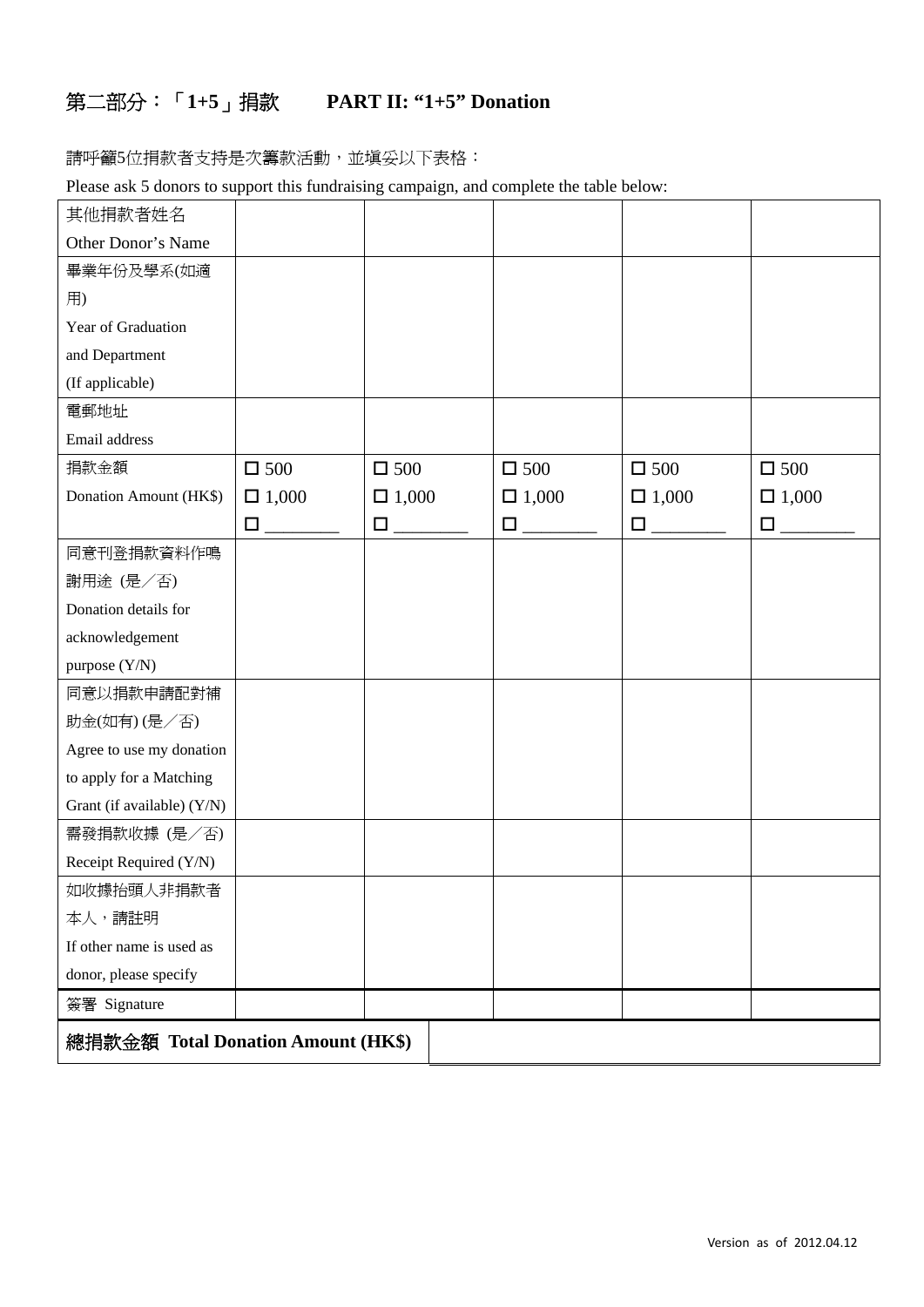### 第三部分:捐款方法 **Donation Method**

本人欲以以下方法支付本人及其他捐款者的總捐款金額(港幣):\_\_\_\_\_\_\_\_\_\_\_\_\_\_\_ I wish to make the total donation amount (HK\$): \_\_\_\_\_\_\_\_\_\_\_\_\_\_\_\_\_\_\_\_ for myself and the other donor(s) through the following method: □ 信用卡 Credit Card □ VISA □ Master Card 持卡人姓名Cardholder's name 有效日期(月/年) Expiry date(mm/yy)\_\_\_\_/\_\_\_\_ 信用卡號碼 Credit Card Number \_\_\_\_\_\_\_\_\_\_\_- \_\_\_\_\_\_\_\_\_\_\_-\_\_\_\_\_\_\_\_\_\_\_-\_\_\_\_\_\_\_\_\_\_\_ ( \_\_\_\_\_ ) 信用卡背面簽名欄旁末3位數字 Three-digit number on the signature panel at the back of the credit card 持卡人簽署 Cardholder's signature \_\_\_\_\_\_\_\_\_\_\_\_\_\_\_\_\_\_\_\_\_\_\_\_\_\_\_\_\_\_\_\_\_\_\_\_\_\_\_\_\_ □ 支票、銀行入數字、自動櫃員機通知書或恒生銀行網上捐款 Cheque, Bank-in slip, ATM advice or Hang Seng Bank e-Donation (For One-off Donation only) □ 劃線支票(抬頭請寫:香港浸會大學基金) A crossed cheque payable to "Hong Kong Baptist University Foundation" 銀行名稱 Bank:\_\_\_\_\_\_\_\_\_\_\_\_\_\_\_\_\_\_\_\_\_\_\_\_\_ 支票號碼 Cheque no.:\_\_\_\_\_\_\_\_\_\_\_\_\_\_\_\_\_\_\_\_ □ 銀行入數紙/銀行櫃員機通知書正本 Original copy of Bank-in slip / Advice of ATM 「香港浸會大學基金」恒生銀行戶口號碼 Account number of "Hong Kong Baptist University Foundation": Hang Seng Bank (024)283-338366-019 □ 恒生銀行個人e-Banking服務網上捐款「指示已獲接納」版面之捐款資料列印本 Printed version of the "Transaction Completed" page on the e-Donation platform of Hang Seng e-Banking Service

請將填妥之表格連同信用卡資料、劃線支票、銀行入數紙正本、銀行櫃員機通知書正本或恒生銀行個人e-Banking服務 網上捐款「指示已獲接納」版面之捐款資料列印本寄回香港浸會大學校友事務處(香港浸會大學校友會秘書處)。Please complete this form and send it together with credit card information, a crossed cheque, original copy of bank-in slip, original copy of ATM Advice or printed version of the "Transaction Completed" page on the e-Donation platform of Hang Seng e-Banking Service to the Alumni Affairs Office, HKBU (Hong Kong Baptist University Alumni Association Secretariat).

#### 校友事務處 **Alumni Affairs Office**

地址 Address: Room 1016, Communication and Visual Arts Building, Hong Kong Baptist University, 5 Hereford Road, Kowloon Tong, Hong Kong

\*捐款港幣壹佰元或以上可憑大學收據申請扣稅。收據將於收妥款項三個月後發出。Donation of HK\$100 or above is tax deductible with a receipt issued by the University. Receipt will be sent out three months after the donation amount is collected.

如有查詢,請致電+852 3411 7877或電郵至alumni@hkbu.edu.hk。For enquiries, please call +852 3411 7877 or email to alumni@hkbu.edu.hk.

香港浸會大學校友會及香港浸會大學校友事務處會把您的個人資料依「個人資料(私隱)條例」的有關條文處理及保密。 您的個人資料可能會用作行政、傳訊及其他相關用途,並在有需要時提供予有關人員及單位。如非獲得您的同意或應 法令要求,將不會把您的個人資料提供予任何外界單位。